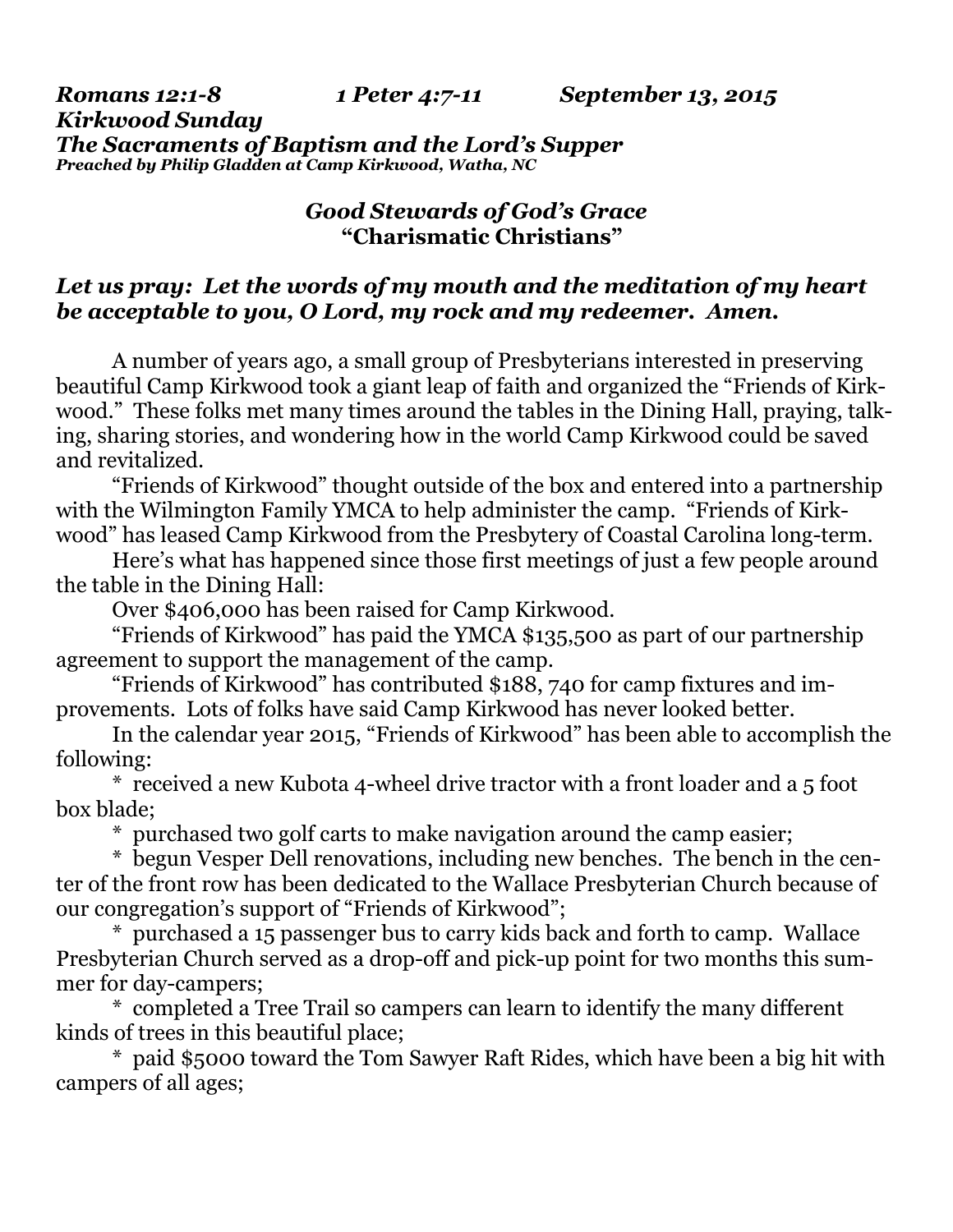\* completed the labyrinth for people to use for their spiritual nurture. Our own Pat Barrow had a big part in the design and construction of the labyrinth.

 \* hosted a multi-church "Creation Camp" Vacation Bible School in June, with approximately 135 campers and 75 youth/adult volunteers.

 When I think back to those very early meetings around the table in the Dining Hall and remember the faces of the people who committed themselves to reviving Camp Kirkwood, I'm not sure many, if any, of those folks would describe themselves as "charismatic Christians" — at least, not in the sense that we usually hear that term used. However, according to today's epistle lesson from 1 Peter, about how to live in these days between Jesus' first coming and his coming again in glory, all of them are "charismatic Christians" — "Like good stewards of the manifold grace of God, serve one another with whatever gift each of you has received." (1 Peter 4:10)

 In that group of people who began "Friends of Kirkwood," and among the many, many people who have gotten involved since, there is a great abundance and a wide variety of gifts, ranging from handyman/woman skills to bookkeeping to construction to vision-casting to leading music to organization of camps to worship leadership to generous giving to preaching God's Word in the Vesper Area.

 We usually call someone "charismatic" if she has a special magnetic charm or if he is the type of leader who inspires great loyalty and enthusiasm. In the church, many times "charismatic Christians" are thought of as people who speak in tongues or are filled with the Spirit in a very demonstrative way. All too often, the "charismatic" movement in the church is seen or experienced as divisive.

 So, what does it mean to say that we are *all* "charismatic Christians"? The word for God's grace and the word for God's spiritual gift or gifts are almost exactly the same. In fact, the word is where we get our word "charismatic." So, when Peter writes, "Like good stewards of the manifold grace of God, serve one another with whatever gift each of you has received," he is having a little fun with his words — We are stewards of God's gift/God's grace, so we are to use God's gift/God's grace to serve one another.

 Here we are in this beautiful place, worshiping God who has given us the gift of his grace in Jesus Christ and who calls us to use our spiritual gifts to serve one another with love. How entirely appropriate, then, that we gather around the baptismal font and the Lord's table on the same day. In a few minutes, we'll hear these words:

 "In baptism God claims us, and seals us to show that we belong to God. God frees us from sin and death, uniting us with Jesus Christ in his death and resurrection. By water and the Holy Spirit, we are made members of the church, the body of Christ, and joined to Christ's ministry of love, peace, and justice."

 "Take, eat, remember, and believe that the body of our Lord Jesus Christ was given for the complete forgiveness of all our sins. Take, drink, remember, and believe that the blood of our Lord Jesus Christ was given for the complete forgiveness of all our sins."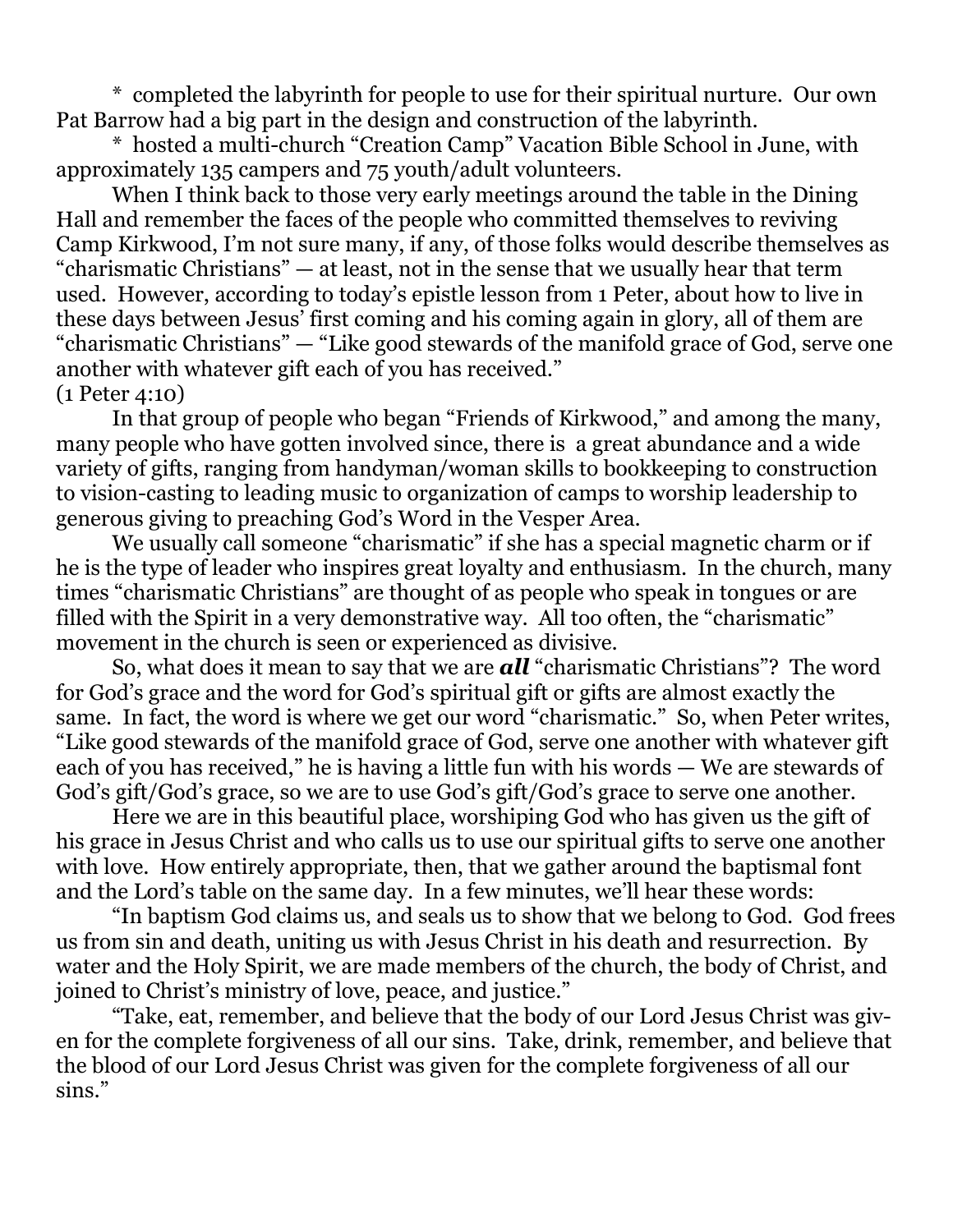In his letter about being good stewards of God's grace, Peter explains the purpose and importance of using whatever gift God has given you: "Whoever speaks must do so as one speaking the very words of God; whoever serves must do so with the strength that God supplies, so that God may be glorified in all things through Jesus Christ. To him belong the glory and the power forever and ever." (1 Peter 4:11)

 In other places in the New Testament, the apostle Paul lists numerous spiritual gifts (*charismata*):

\* prophecy, in proportion to faith

- \* ministry, in ministering
- \* the teacher, in teaching
- \* the exhorter, in exhortation
- \* the giver, in generosity
- \* the leader, in diligence
- \* the compassionate, in cheerfulness
- \* the utterance of wisdom
- \* the utterance of knowledge according to the Spirit
- \* the gift of faith
- \* gifts of healing
- \* the working of miracles
- \* prophecy
- \* the discernment of spirits
- \* various kinds of tongues
- \* the interpretation of tongues

 These are just some of the spiritual gifts Paul lists. This suggests there are many, many more spiritual gifts that God gives to us as believers, all for the common good, all to be used in service to one another.

 Take a minute right now to think about different people in our congregation. As you see their faces in your minds, think about the specific gifts these people have and how they use them in our church and in our community. Think about how their gifts help to build up the body of Christ. Think about how their gifts help to nurture and strengthen your own faith. Think about how they use their gifts to serve other people in our community and beyond. Now, give thanks to God for his "manifold grace" and the "variety of gifts" he has given us.

 Someone here this morning may have already thought about you and your gift/ gifts and thanked God for your service. Now, take a minute to think about the spiritual gift or gifts God has given you and how you use or can use them to serve others with the love of Jesus Christ. As Paul says, "there are varieties of gifts, but the same Spirit; and there are varieties of services, but the same Lord; and there are varieties of activities, but it is the same God who activates all of them in everyone. To each is given the manifestation of the Spirit for the common good." (1 Corinthians 12:4-7)

 Not only are we all "charismatic Christians" since God gives each of us spiritual gifts (charismata), we are all called to be good stewards of God's grace. During the